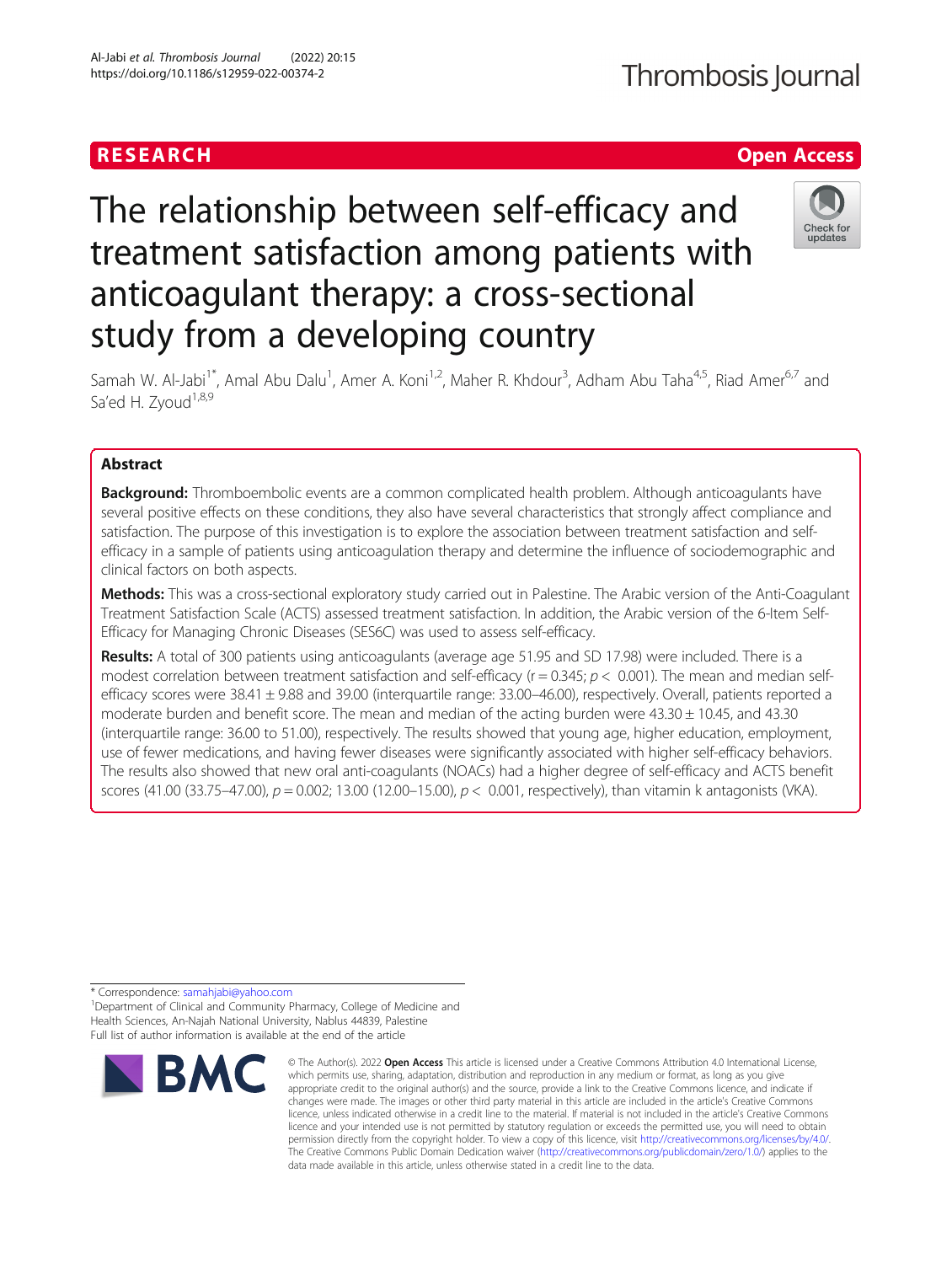Conclusions: The results demonstrated a significant relationship between treatment satisfaction and self-efficacy, and certain sociodemographic and clinical characteristics influence both. We found that there is a higher degree of selfefficacy and treatment satisfaction among patients who use NOACs than those who use UFH / VKA. Therefore, patients should be motivated to increase their knowledge about anticoagulant therapy. Healthcare providers should play an active role in educating patients, increasing their self-esteem, and awareness about anticoagulant drugs. Importantly, this study was an explanatory one, and it includes a low proportion of patients with venous thromboembolism. This encourages future research on a large scale of patients, considering the indications of anticoagulant therapy.

Keywords: Self-efficacy, SES6C, Treatment satisfaction, Burden, Benefit, ACTS, Anti-coagulant, NOAC

# Background

Anticoagulant drugs with different mechanisms of action are indicated for many conditions, such as the prevention of systemic embolism in valvular heart disease, myocardial infarction [[1\]](#page-11-0), atrial fibrillation-related stroke [[2\]](#page-11-0), pulmonary embolism (PE), deep vein thrombosis (DVT) [[3\]](#page-11-0) and cancer-related thrombosis [[4](#page-11-0)]. However, if non-anticoagulated, there is a significant increase in the mortality rate in patients with stroke risk factors [\[5](#page-11-0)], morbidity, and negative effects on quality of life [\[6](#page-11-0)].

Although anticoagulants have several positive effects on the disease, they also have several characteristics that can strongly affect compliance and satisfaction, inducing dissatisfaction and reducing the patient's quality of life (e.g., diet and activity restrictions, regular blood tests, bleeding, and/or bruises). These side effects and burdens can lead to poor compliance, and as a result, to failure of treatment failure [[3\]](#page-11-0). In addition, long-term anticoagulant therapy, particularly with vitamin K antagonist (VKA), can be associated with low satisfaction and poor adherence [\[6](#page-11-0)].

Patient satisfaction with anticoagulant therapy and his quality of life in clinical practice may affect treatment outcomes [[1\]](#page-11-0), as satisfaction can increase compliance and treatment success. Individual-level patient characteristics and preferences for shared decision-making will improve the patient's treatment experience by achieving treatment satisfaction [\[7](#page-11-0), [8](#page-11-0)]. Treatment satisfaction was associated with better compliance and persistence, in addition to reducing treatment burden or regimen complexity [[9](#page-11-0)]. This makes satisfaction for an individual patient an important factor in the selection or changing anticoagulant therapy in patients [[10](#page-11-0)]. On the other hand, treatment dissatisfaction can negatively affect patients, such as the quality of the treatment regimen implemented [[9\]](#page-11-0).

Another aspect that can affect the success of treatment and its goal is the patient's self-efficacy. 'Self-efficacy' is a term that refers to the confidence one has in the ability to follow the behaviors needed to achieve a desired goal or effect. It is a psychological concept that is used in association with chronic diseases and medication management. There has been a growing interest in the role of self-efficacy as a predictor of the treatment outcome [[11\]](#page-11-0). Self-efficacy helps participants have confidence and skills better to manage their chronic conditions [\[12,](#page-11-0) [13](#page-11-0)]. Self-efficacy has been increasingly recognized as an essential prerequisite for effective self-management of all chronic diseases [\[14](#page-11-0)]. Low self-efficacy is one of the main problems that require physical and mental rehabilitation [\[15](#page-11-0)]. In this study, we hypothesize that if the patient has the required knowledge and skills, and is confident in managing his chronic condition and anticoagulant medication, he will be more adherent and satisfied with the therapy used.

Thromboembolic events and many cardiovascular diseases are widely treated with anticoagulants, which have great benefit to patients  $[16]$  $[16]$  and have many characteristics that can affect patients' daily lives. Ample of studies have been established to study anticoagulant treatment satisfaction and self-efficacy; however, these studies did not correlate the two concepts with each other [\[8,](#page-11-0) [10](#page-11-0), [17](#page-11-0)–[28](#page-11-0)]. Therefore, the purpose of this investigation is to explore the association between treatment satisfaction and self-efficacy in a sample of patients using anticoagulation therapy and determine the influence of sociodemographic and clinical factors on both aspects. To the best of our knowledge, this study is the first of its type in Palestine. Consequently, this study will provide baseline data and information on treatment satisfaction, selfefficacy, and the relationship between the two concepts, in addition to evaluating factors associated with patient self-efficacy and treatment satisfaction with anticoagulant therapy. Furthermore, it will help healthcare providers establish mechanisms that can achieve patient treatment satisfaction and train them to accept good self-efficacy.

# Methods

# Study design

This study was a cross-sectional questionnaire-based exploratory study to measure patient self-efficacy and treatment satisfaction with anticoagulant therapy and to find the relationship between both aspects. This study was conducted in Jerusalem at Al Makassed Tertiary Hospital, from July 2019 to July 2020.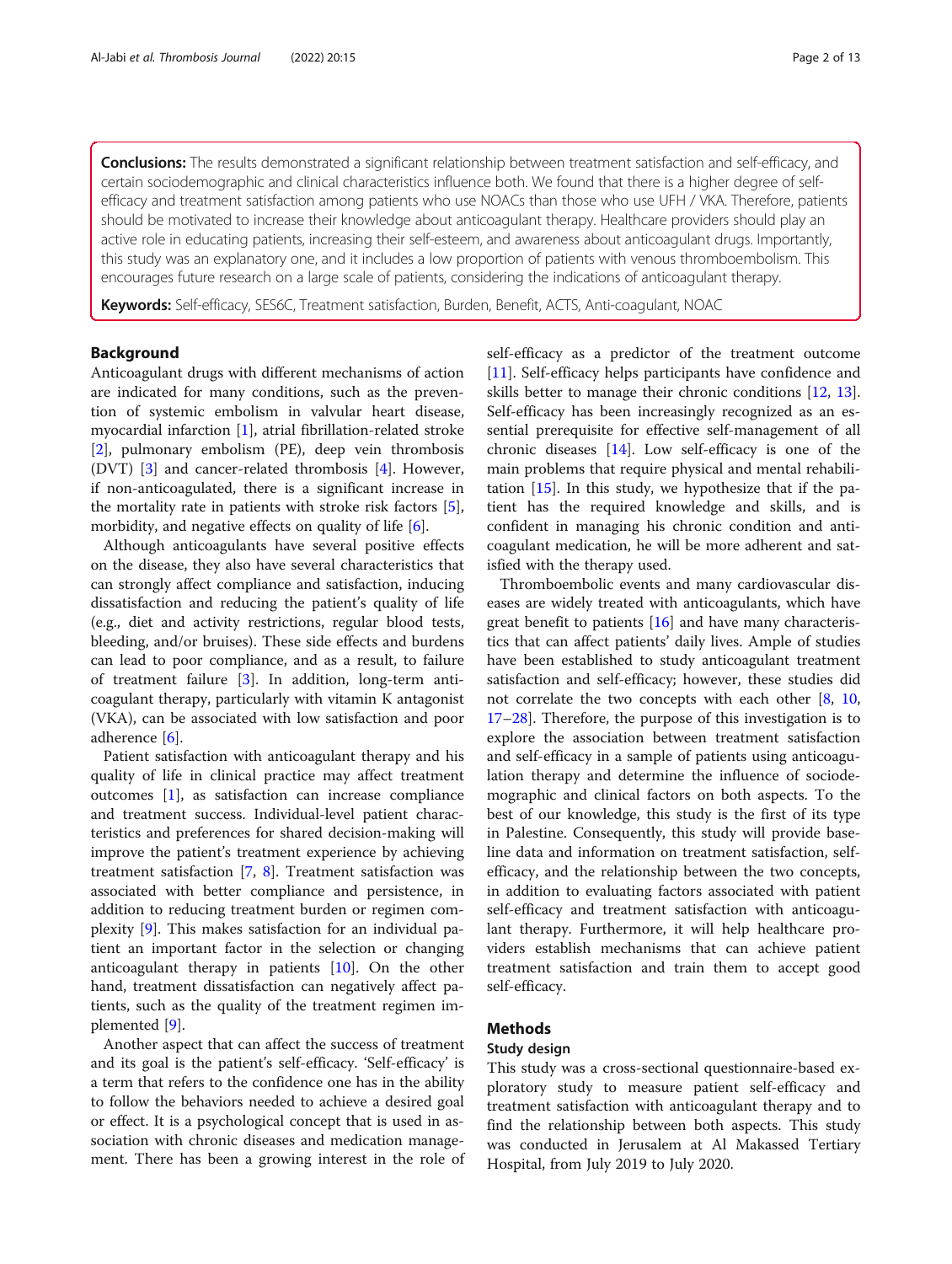# Study population

The population of this study was patients from hospitals or outpatient clinics who were using anticoagulants.

# Sample size calculation and sampling procedure

The study was carried out in a group of patients who used anticoagulants attending Al Makassed Hospital. Based on the expected population during the research period ( $n = 1000$  patients) and a 50% response distribution, the needed sample size was approximately 278 with a confidence level of 95% and a margin of error of 5%. An automated software program, the Raosoft sample size calculator (<http://www.raosoft.com/samplesize.html>) was used to calculate the required sample size for this study. The intended sample size was increased to 300 individuals to reduce erroneous results and increase the reliability of the study.

# Inclusion and exclusion criteria

The inclusion criteria were patients over 18 years of age using any type of anticoagulant drug, Arab nationality, and who can read or understand Arabic. Exclusion criteria were patients who refused to participate in the study and those previously diagnosed with mental illnesses or severe cerebral vascular disease that affected cognitive ability.

# Data collection and management

This quantitative study used a questionnaire as an instrument to collect data from respondents. This study's data collection forms were adopted from two different scales, the Anti-Coagulant Treatment Satisfaction Scale (ACTS) and the Self-Efficacy for Managing Chronic Disease 6-Item Scale (SES6C).

The data collection form contains four sections. In the first section, we covered sociodemographic factors, such as age, gender (male, female), residency (city, village, or refugee camp), job, the primary healthcare centers they visit, marital status, body mass index (BMI) and educational level (illiterate, primary, secondary, or university). The second section of the questionnaire consists of questions related to clinical data, including co-morbid conditions, recent major surgery, history of major bleeding, risk of falls, laboratory findings, and type of anticoagulant drug type used, dose, and duration. The third section measures patients' satisfaction with anticoagulant therapy treatment using the ACTS scale. The ACTS scale is an anticoagulation-related quality of life measurement instrument. This scale is not generic, but it is condition-specific, focusing on the aspects of health-related quality of life specific to anticoagulant medications [\[1\]](#page-11-0). The ACTS questionnaire is an instrument used to measure treatment satisfaction with anticoagulant therapy through patient-reported outcomes (PRO). It consists of two parts; the first part includes 12 items that assess the perceived burden of anticoagulant treatment, and the second part consists of 3 items that assess the perceived benefits of anticoagulant treatment. It uses a 5-point intensity scale (from 1 'not at all' to 5 'extremely'). Its total burden scores are reversed (higher scores indicate less burden and vice versa) and range from 12 to 60. However, the total scores of the ACTS benefits are directly scored, ranging from 3 to 15 [\[23](#page-11-0), [29,](#page-11-0) [30](#page-12-0)]. The questionnaire has been profoundly tested for content validity, question difficulty measures, readability, item/person reliability in many languages [\[30](#page-12-0)] (Cano et al., 2012) and specifically Arabic language [\[6,](#page-11-0) [31\]](#page-12-0). We also registered our study with ePROVIDE - Mapi Research Trust and obtained permission for the use of ACTS use (ID: 42874). The fourth section is used to measure the self-efficacy in anticoagulant therapy using the SES6C. The SES6C is a valid and reliable instrument for assessing the self-efficacy in the management of chronic diseases. It is a self-reporting instrument that can be used to assess a degree of confidence of the patient who is suffering from chronic disease in trying to manage their disease [\[32](#page-12-0)]. It is a 6-item scale with a visual analogue, ranging from 1 (not at all confident) to 10 (totally confident). This scale covers several common domains in many chronic diseases, role function, emotional functions, symptom control, and communication with physicians. It is an important and reliable instrument for assessing selfefficacy in managing different chronic diseases. A higher score indicates greater confidence in the management of the patient's chronic disease.

A qualified pharmacist collected the required data and administered the questionnaire. The pharmacist met the patient in a clinic or pharmacy. Patients were advised that the questionnaire would take approximately 20 min to complete.

# Ethical approval

All aspects of the study protocol, including access to and use of patient clinical information, were approved by the Institutional Review Board (IRB) of An-Najah National University and local health authorities prior to the initiation of this study. In addition, a verbal consent form was obtained from each patient.

#### Pilot study

A pilot study of 30 participants has been conducted to test the tool, ensure the availability of the required data, estimate the time, and modify the data collection form, as appropriate. Patients who participated in the pilot study were not included in the final analysis.

# Statistical analysis

Data were entered and analyzed using the Statistical Package for Social Sciences program version 15 (SPSS). Data were expressed as means  $\pm$  SD for continuous variables and as frequencies (percentages) for categorical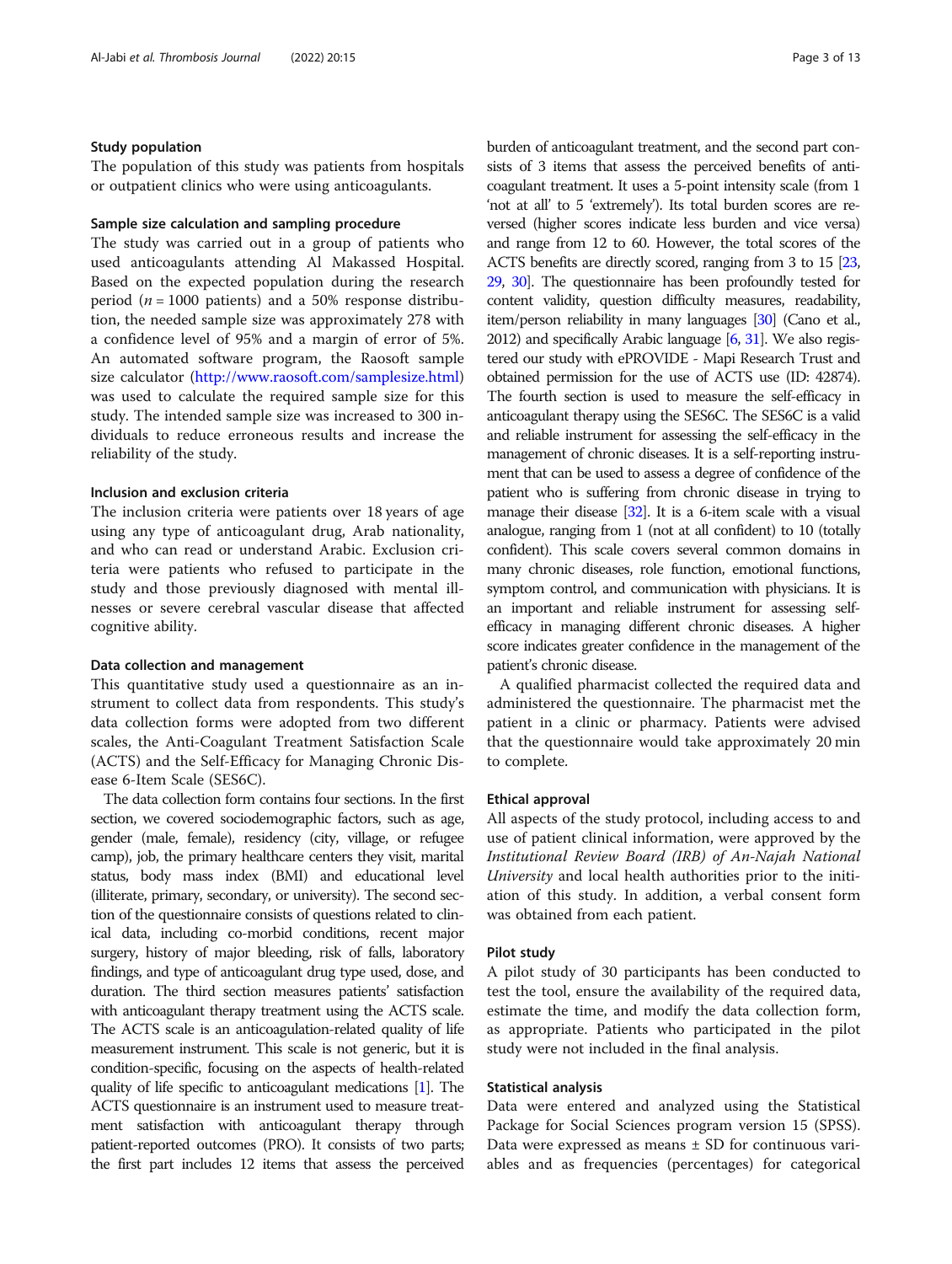|              |  |  | <b>Table 1</b> Sociodemographic and clinical characteristics of the |  |
|--------------|--|--|---------------------------------------------------------------------|--|
| study sample |  |  |                                                                     |  |

| Sociodemographic Variables                 | Frequency (%)<br>$N = 300$ |
|--------------------------------------------|----------------------------|
| Gender                                     |                            |
| Male                                       | 115 (38.3)                 |
| Female                                     | 185 (61.7)                 |
| Age                                        |                            |
| Less than 30                               | 31 (10.3)                  |
| $30 - 60$                                  | 163 (54.3)                 |
| More than 60                               | 106 (35.3)                 |
| <b>BMI</b>                                 |                            |
| Normal weight (18.5-24.9)                  | 65 (21.7)                  |
| Overweight (25-29.9)                       | 136 (45.3)                 |
| Obese $>$ 30                               | 93 (31.0)                  |
| <b>Educational status<sup>a</sup></b>      |                            |
| Illiterate                                 | 20 (6.7)                   |
| Elementary                                 | 42 (14.0)                  |
| Primary                                    | 51 (17.0)                  |
| Secondary                                  | 54 (18.0)                  |
| University                                 | 124 (41.3)                 |
| Marital status <sup>a</sup>                |                            |
| Married                                    | 229(76.3)                  |
| Unmarried (single, divorced, widowed)      | 67(22.3)                   |
| Income/month (NIS) <sup>a</sup>            |                            |
| Less than 2000                             | 23(7.7)                    |
| 2000-5000                                  | 160(53.3)                  |
| More than 5000                             | 108(36.0)                  |
| <b>Employment status<sup>a</sup></b>       |                            |
| Employed                                   | 194(64.7)                  |
| Unemployed                                 | 100(33.3)                  |
| Locality <sup>a</sup>                      |                            |
| Camp                                       | 36(12.0)                   |
| Rural                                      | 85(28.3)                   |
| Urban                                      | 172(57.3)                  |
| Chronic co-morbid disease <sup>a</sup>     |                            |
| No co-morbid disease (pregnant)            | 42 (14.0)                  |
| One Disease                                | 44(14.7)                   |
| Two diseases                               | 63(21.0)                   |
| Three diseases or more                     | 146(48.7)                  |
| Indications for anticoagulant              |                            |
| Atrial fibrillation                        | 63 (21.0)                  |
| Deep vein thrombosis or Pulmonary embolism | 29 (9.7)                   |
| Prophylaxis <sup>b</sup>                   | 72 (24.0)                  |
| Other indications                          | 136 (45.3)                 |
| <b>Chronic medications</b>                 |                            |
| $\leq$ 4                                   | 176(58.7)                  |

| <b>Table 1</b> Sociodemographic and clinical characteristics of the |  |  |
|---------------------------------------------------------------------|--|--|
| study sample (Continued)                                            |  |  |

| Sociodemographic Variables | Frequency (%)<br>$N = 300$ |  |
|----------------------------|----------------------------|--|
| > 4                        | 124(41.3)                  |  |

Abbreviations; NIS New Israeli Shekel (0.29 US Dollar), BMI Body mass index. <sup>a</sup>Some data were missing

b Patients that received prophylactic doses of unfractionated heparin during hospital admission

variables. Variables that are not normally distributed are expressed as medians (lower-upper quartiles). The normality of the variables was tested using the Kolmogorov–Smirnov test and found that the data were not normally distributed. Therefore, non-parametric tests of univariate analysis were used to test for differences in medians between categories. Indeed, the Mann-Whitney test was used to compare the two groups of patients' characteristics on the dependent variables (self-efficacy, burden, and benefit scores), while the Kruskal–Wallis was applied to compare three or more groups. The significance level was established at a  $p$ -value of < 0.05.

# Results

# Sociodemographic and clinical data

Our study was carried out on 323 patients with a response rate of 92.88%. Table 1 indicates that most of our patients are women (61.7%), nearly half of them (54.3%) are middle-aged (30–60 years), and 35% are over 60 years old. Additionally, 55.7% of our patients had a secondary level of education or less (18% secondary, 17.0% primary, 14.0% elementary, and 6.7% were illiterate), and 41.3% had a high level of education. Of 300 patients, 64.7% were employed, 53.3% had a monthly income between 2000 and 5000 NIS, and 36.0% had a monthly income of more than 5000 NIS. Depending on the location, 57.3% of our patients were urban, 28.3% Rural, and 12.0% lived in camps. Almost half of the patients (48.7%) had three or more diseases. The reason for the anticoagulation therapy was AF 21%, DVT or PE 9.7%, as prophylaxis during hospital admission 24%, and other indications 45.3%. The mean number of medications used by our patients was 4.2. This number was used to categorize this variable. Therefore, 58.7% of the participants used four or less than four medications.

# Self-efficacy score according to sociodemographic variables

The mean and median self-efficacy score was  $38.41 \pm 9.88$ , and 39.00 (interquartile range: 33.00–46.00), respectively. A significant difference in self-efficacy scores was found between participants and their age  $(p < 0.001)$ , educational level ( $p < 0.001$ ), employment status ( $p = 0.049$ ), comorbidities ( $p = 0.034$ ) and chronic medications ( $p =$ 0.029), and anticoagulant drug ( $p = 0.002$ ). The median of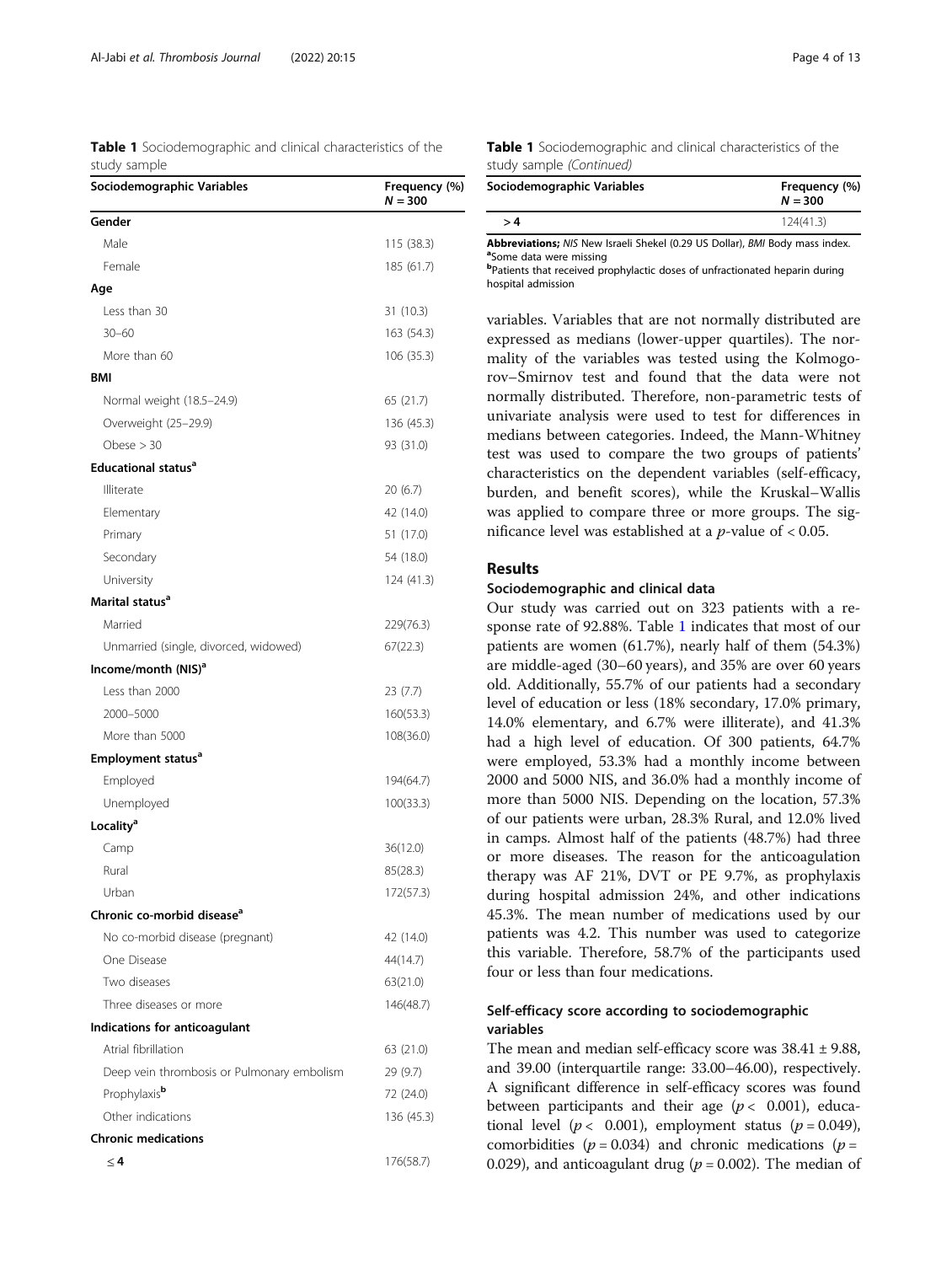self-efficacy scores in participants younger than 30 years of age was 47.00 (41.00–50.00) compared to 35.00 (30.00– 42.00) for those who were older than 60. Furthermore, illiterate participants showed the lowest self-efficacy scores among the education status category, with a median score of 29.50 (21.75–41.5), while the median self-efficacy scores for participants with a university education level was 41.50 (34.00–47.00). For participants who had only one chronic disease, the median self-efficacy score was 42.00 (34.00– 49.00), the median reduced with participants having two chronic diseases 40.00 (33.00–47.00), and the lower score was for participants having three or more chronic diseases 37.00 (30.75–44.00). Furthermore, the median score for participants taking four or fewer medications was 41.00 (33.25–47.0), higher than participants taking more than four medications 37.00 (32.00–44.00). The self-efficacy score according to the anticoagulant used was 41.00 (33.75–47.00) for NOACs, 40.00 (35.00–46.00) for UFH, and 35.00 (30.25–42.00) for warfarin users. Additionally, Patients with DVT or PE scored higher on the self-efficacy scale ( $p = 0.001$ ).

No significant differences were observed between participants according to their gender, weight, income, location, and marital state (Table [2\)](#page-5-0).

# ACTS burden score according to sociodemographic variables

The mean and median of the acting burden were 43.30 ± 10.45, and 43.30(interquartile range: 36.00 to 51.00), respectively. According to the gender of the participant, the ACTS burden score for the male participants was 46.00 (38.00–52.00), and the female 42.00  $(35.00-49.00)$  ( $p = 0.006$ ). The median ACTS burden scores significantly increase with increasing monthly income ( $p = 0.001$ ), 40.00 (31.00–46.00) was for a monthly income of less than 2000 NIS, 42.00 (35.00–50.00) for 2000–5000 NIS, and 45.00 (40.00–53.00) for a monthly income of more than 5000 NIS. Married participants had a higher ACTS burden score 44.00 (37.00–51.00) than unmarried (single, divorced and widowed) 41.00 (31.00–49.00), ( $p < 0.001$ ). According to the indications, no significant differences were found in the burden scores. Depending on the type of anticoagulant used, there were no significant differences in the median burden score of treatment satisfaction between UFH, VKA and NOACs (Table [3](#page-7-0)).

# ACTS benefit score according to sociodemographic variables

The mean and median of the total ACTS benefit total score was  $11.84 \pm 2.17$ , and  $12.00$  (interquartile range 11.00–13.75), respectively. The median of the ACTS benefit scores in participants under 30 years old was 15.00 (14.00–15.00), middle age (30–60) was 12.00

(11.00–14.00), and older than 60 was 11.00 (9.00–12.00). Depending on the gender of the participants, the median ACTS benefit score for male was 12.00 (10.00–12.00), and female 12.00 (11.00–14.00). Illiterate participants had the lowest median ACTS benefit score of 9.50 (9.00–11.00), elementary school level was 11.00 (9.00– 12.00), primary school was 12.00 (10.00–13.00), secondary school was 12.00 (11.00–14.00), and university 12.00 (11.00–15.00). Furthermore, participants with one or two diseases had a median score was 12.00 (10.00– 14.00), while participants with three or more have a lower score of 11.00 (10.00–12.00). The ACTS benefit score was 12.00 (11.00–15.00) for participants using four or less and 11.00 (10.00–12.00) for participants using more than four medications. The median benefit score was significantly higher for those who received prophylactic doses of enoxaparin during hospital admission  $(p < 0.001)$ . Finally, the median of the ACTS benefit score according to the anticoagulants used was 11.00 (10.00–12.00) for enoxaparin, 11.50 (10.00–13.00) for warfarin, and 13.00 (12.00–15.00) for NOAC users. Table [4](#page-9-0) shows a significant acting benefit score based on the participant's age ( $p < 0.001$ ), gender ( $p = 0.015$ ), BMI  $(p = 0.003)$ , educational level  $(p < 0.001)$ , marital status  $(p = 0.003)$ , comorbidities  $(p = 0.018)$ , chronic medications ( $p < 0.001$ ), indication ( $p < 0.001$ ), and anticoagulant drug ( $p < 0.001$ ).

# Correlations between treatment satisfaction and selfefficacy

The values of the Spearman correlation coefficient between the total burden, benefits, and overall satisfaction score with the self-efficacy score were 0.325, 0.171 and 0.345, respectively. The results of this study indicated a significant modest positive correlation between all satisfaction domains (burdens ( $p < 0.001$ ), benefits ( $p = 0.003$ ) and overall satisfaction  $(p < 0.001)$  and self-efficacy scores (Table [5\)](#page-10-0).

# **Discussion**

Our study was carried out at Al Makassed hospital, which is located in Jerusalem city in Palestine, in patients who use anticoagulant drugs prophylactically or as a treatment for different medical conditions. This study was one of the first conducted in Palestine to examine whether there is a significant relationship between patient treatment satisfaction using the ACTS scale and self-efficacy using the SES6C scale and to determine the factors that affected both scales.

Our study demonstrated a mean self-efficacy score (SES6C score) of 38.41 and revealed that older patients, less educated, and unemployed patients had a significantly lower self-efficacy score. This necessitates appropriate education and counseling for these patients about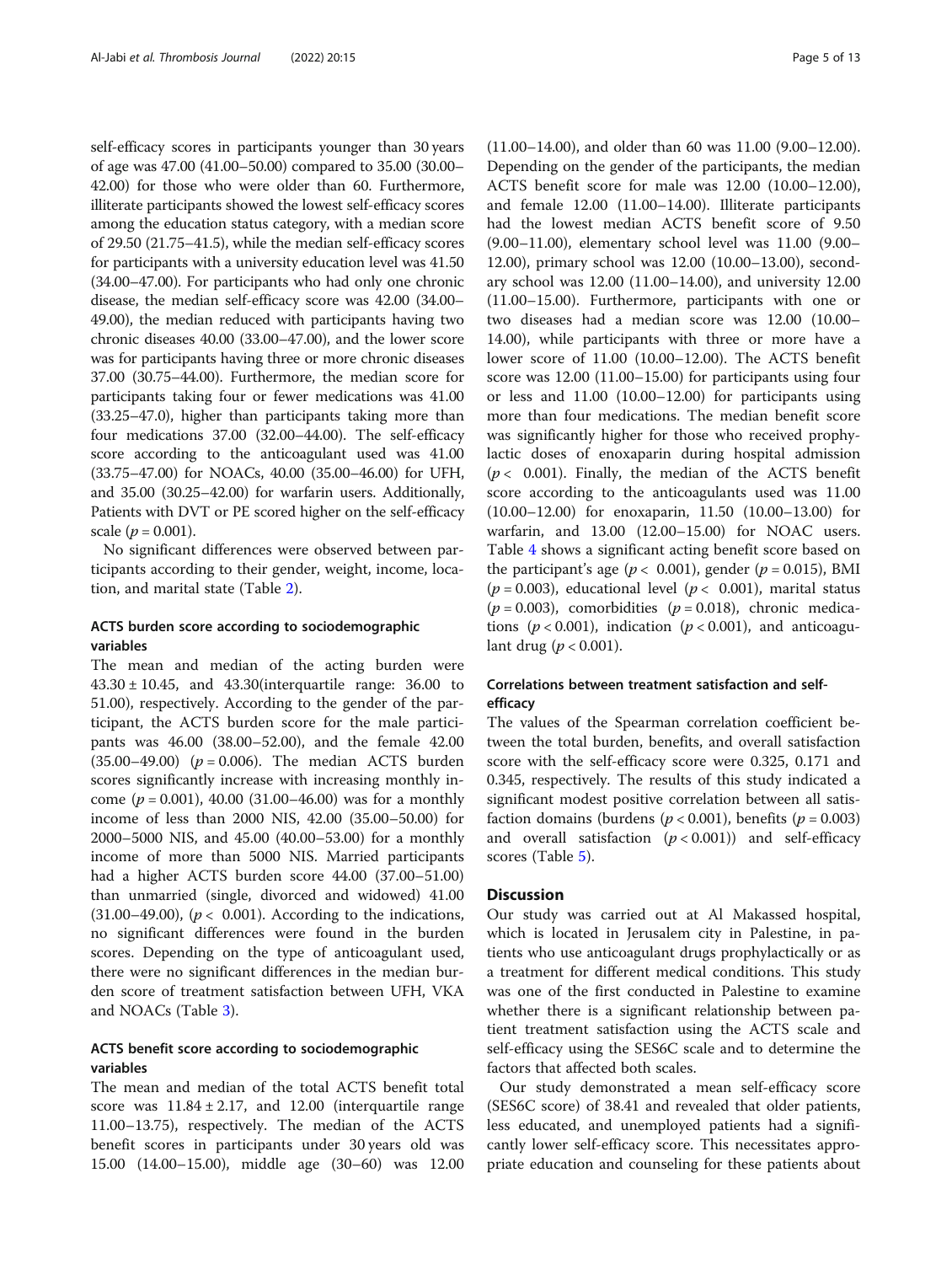# <span id="page-5-0"></span>Table 2 Total self-efficacy score by socio-demographic and clinical variables

| Variable                                   | Frequency % N(300) | Median (Q1-Q3)      | Mean $\pm$ SD     | Mean rank | P-value                 |
|--------------------------------------------|--------------------|---------------------|-------------------|-----------|-------------------------|
| Age category (years)                       |                    |                     |                   |           | $< 0.001$ b             |
| $<$ 30                                     | 31(10.3)           | 47.00(41.00-50.00)  | $44.32 \pm 9.09$  | 205.84    |                         |
| $30 - 60$                                  | 163 (54.3)         | 41.00(35.00-46.00)  | $39.36 \pm 9.38$  | 158.72    |                         |
| >60                                        | 106 (35.3)         | 35.00(30.00-42.00)  | $35.23 \pm 9.80$  | 121.68    |                         |
| Gender                                     |                    |                     |                   |           | 0.311a                  |
| Male                                       | 115(38.3)          | 40.00(33.00-47.00)  | $39.09 \pm 10.46$ | 156.93    |                         |
| Female                                     | 185 (61.7)         | 39.00(32.00-45.00)  | $37.99 \pm 9.52$  | 146.50    |                         |
| <b>BMI</b> <sup>a</sup>                    |                    |                     |                   |           | $0.146^{b}$             |
| Normal                                     | 65 (21.7)          | 41.00(39.00-49.00)  | $40.13 \pm 9.51$  | 163.11    |                         |
| Overweight                                 | 136 (45.3)         | 39.00(34.00-45.00)  | $38.35 \pm 9.05$  | 147.75    |                         |
| Obese                                      | 93 (31.0)          | 38.00(31.00-44.00)  | $37.09 \pm 9.97$  | 136.19    |                         |
| <b>Education</b>                           |                    |                     |                   |           | $< 0.001$ b             |
| Illiterate                                 | 20(6.7)            | 29.50(21.75-41.50)  | $30.70 \pm 11.37$ | 90.18     |                         |
| Elementary                                 | 43 (14.3)          | 35.00(28.00-41.00)  | $36.14 \pm 9.42$  | 123.37    |                         |
| Primary                                    | 52 (17.3)          | 37.00(31.00-42.00)  | $36.45 \pm 9.77$  | 130.83    |                         |
| Secondary                                  | 54 (18.0)          | 41.00(36.75-48.00)  | $40.65 \pm 9.91$  | 167.40    |                         |
| University                                 | 124 (41.3)         | 41.50(34.00-47.00)  | $39.85 \pm 9.18$  | 159.59    |                         |
| Income (month)                             |                    |                     |                   |           | $0.432$ <sup>b</sup>    |
| Less than 2000 NIS                         | 23(7.7)            | 41.00(31.00-45.00)  | $37.61 \pm 11.70$ | 145.93    |                         |
| 2000-5000 NIS                              | 160(53.3)          | 39.00(31.00-45.00)  | $38.00 \pm 9.66$  | 140.54    |                         |
| More than 5000 NIS                         | 108(36.0)          | 41.00 (35.00-46.00) | $39.31 \pm 10.07$ | 154.10    |                         |
| locality                                   |                    |                     |                   |           | $0.675$ b               |
| Camp                                       | 36 (12.0)          | 38.50(31.25-45.75)  | $37.53 \pm 9.46$  | 138.42    |                         |
| Rural                                      | 85(28.3)           | 39.00(31.00-44.00)  | $38.11 \pm 9.51$  | 143.67    |                         |
| Urban                                      | 172(57.3)          | 39.00(34.00-46.75)  | $38.76 \pm 10.18$ | 150.44    |                         |
| <b>Marital status</b>                      |                    |                     |                   |           | 0.103 <sup>a</sup>      |
| Married                                    | 229(76.3)          | 12.00(11.00-14.00)  | $39.00 \pm 9.52$  | 152.59    |                         |
| Unmarried (single, divorced, widowed)      | 67(22.3)           | 11.00(10.00-13.00)  | $36.25 \pm 10.97$ | 133.50    |                         |
| <b>Employment status</b>                   |                    |                     |                   |           | $0.049$ <sup>a</sup>    |
| Employed                                   | 194(64.7)          | 42.00(34.00-48.00)  | $40.04 \pm 10.26$ | 161.07    |                         |
| Unemployed                                 | 100(33.3)          | 38.00(32.00-44.25)  | $37.82 \pm 9.24$  | 140.51    |                         |
| Chronic co-morbid disease                  |                    |                     |                   |           | $0.034$ $^{\mathrm{b}}$ |
| No co-morbid disease                       | 42 (14.0)          | 42.00(35.00-47.00)  | $40.29 \pm 8.89$  | 166.74    |                         |
| One disease                                | 44(14.7)           | 42.00(34.00-49.00)  | $40.30 \pm 10.56$ | 164.71    |                         |
| Two diseases                               | 63(21.0)           | 40.00 (33.00-47.00) | $39.43 \pm 8.89$  | 156.02    |                         |
| Three diseases or more                     | 146(48.7)          | 37.00(30.75-44.00)  | $36.76 \pm 10.32$ | 133.22    |                         |
| Indications for anticoagulant              |                    |                     |                   |           | 0.001 <sup>b</sup>      |
| Atrial fibrillation                        | 63 (21.0)          | 36.00 (27.00-41.00) | $34.02 \pm 10.51$ | 115.01    |                         |
| Deep vein thrombosis or Pulmonary embolism | 29(9.7)            | 43.00 (34.51-49.50) | $42.76 \pm 7.79$  | 187.07    |                         |
| Prophylaxis <sup>c</sup>                   | 72 (24.0)          | 39.50 (35.00-46.75) | $38.63 \pm 8.83$  | 152.99    |                         |
| Other indications                          | 136 (45.3)         | 41.00 (33.00-47.00) | $39.40 \pm 9.90$  | 157.82    |                         |
| <b>Chronic medications</b>                 |                    |                     |                   |           | $0.029$ <sup>a</sup>    |
| $\leq 4$                                   | 176(58.7)          | 41.00(33.25-47.00)  | $39.32 \pm 9.95$  | 159.76    |                         |
| >4                                         | 124(41.3)          | 37.00(32.00-44.00)  | $37.11 \pm 9.68$  | 137.49    |                         |
|                                            |                    |                     |                   |           |                         |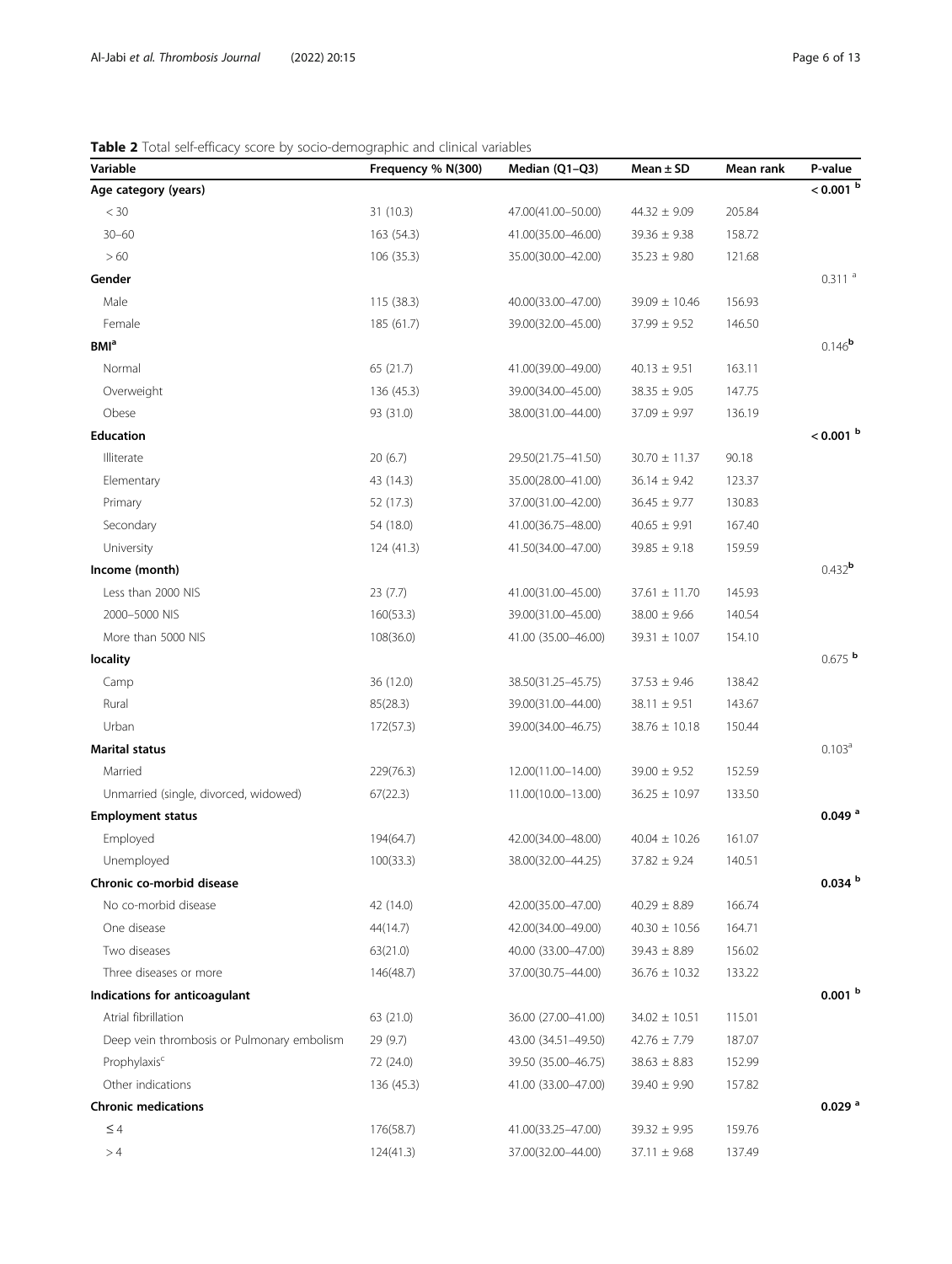| Frequency % N(300) | Median (Q1-Q3)     | Mean $\pm$ SD    | Mean rank | P-value            |
|--------------------|--------------------|------------------|-----------|--------------------|
|                    |                    |                  |           | 0.002 <sup>b</sup> |
| 87(29)             | 40.00(35.00-46.00) | $39.02 \pm 8.45$ | 154.05    |                    |
| 134(44.7)          | 35.00(30.25-42.00) | $35.18 + 9.74$   | 119.38    |                    |
| 75(25)             | 41.00(33.75-47.00) | $39.00 \pm 8.20$ | 161.20    |                    |
|                    |                    |                  |           |                    |

Table 2 Total self-efficacy score by socio-demographic and clinical variables (Continued)

a The statistical significance of the differences was calculated using the Mann-Whitney U test

<sup>b</sup> The statistical significance of the differences was calculated using the Kruskal-Wallis test

Bold P-value indicates a significant difference

Patients that received prophylactic doses of unfractionated heparin during hospital admission

NIS: New Israeli Shekel (0.29 US Dollar)

their anticoagulant medication. The median score for those who were using Vit-K drugs was 41.00 out of 60. In addition, clinical factors, such as using Vit-K drugs, having a higher number of chronic diseases, and polypharmacy, significantly lower self-efficacy. Especially for Vit-K drugs, special attention and selfmanagement strategies are necessary because these medications have a greater risk of major bleeding [\[33](#page-12-0)] and therapeutic failure [\[34](#page-12-0), [35\]](#page-12-0). Since positive correlations were found between self-efficacy and treatment satisfaction, consequently affecting patient adherence to anticoagulant drugs and success of treatment. Health care providers (mainly physicians and pharmacists) should pay more attention to this issue and consider these factors in the treatment and monitoring plan. Several previous analyzes ensured that selfmanagement in patients using anticoagulants was applicable and positively affected treatment-related quality of life compared to routine care [[36](#page-12-0)–[39\]](#page-12-0). Selfmanaging patients may be more aware of any change in their INR due to their ability to measure it and take an adaptive action, having higher knowledge, and greater self-efficacy. This reinforces the evidence demonstrating that warfarin therapy self-management is an effective and safe alternative to routine management [\[40](#page-12-0)–[43](#page-12-0)]. However, the impact of this strategy on the risk of bleeding and thrombosis should be tested.

In recent years, greater interest has been shown in the study of treatment satisfaction. A Spanish study aimed to evaluate the satisfaction with treatment of nonvalvular atrial fibrillation in anticoagulant patients on anticoagulants in Spain in 2018 [\[23](#page-11-0)]. Regarding anticoagulation satisfaction, the ACTS burden scale was  $49.69 \pm 9.45$  and the benefits scale was  $11.35 \pm 1.35$ 2.61. Higher scores denote a lower burden and higher perceived benefit for both scales, and consequently, greater satisfaction with treatment. Our patients reported a mean burden score of 43.30 out of 60 and a benefit score of 11.84 out of 15. However, our patients reported lower burden scores than other populations [[6,](#page-11-0) [23\]](#page-11-0), which means a higher burden of this therapy.

The burden mean score revealed that the male participants had a higher degree of satisfaction degree than females, which corresponds to a study carried out in Spain [[23\]](#page-11-0) and another study, which found that the more burdened and less satisfied participants who used warfarin were more likely to be women [\[44](#page-12-0)]. According to our results, young age and women were more perceived to benefit from anticoagulant therapy, but burden scores were not significantly different between age categories. A study conducted in California in patients with venous thromboembolism found that women of younger age were associated with a higher perceived anticoagulant burden [[22\]](#page-11-0). Two Spanish studies, one that dealt with AF patient satisfaction with NOAC [\[28](#page-11-0)] and the second specified nonvalvular AF patients' satisfaction with VKA [[21\]](#page-11-0), showed that elderly patients were less burdened with anticoagulant treatment. Furthermore, the benefit score was reported to be significantly reduced in patients with low education level. A Sudanese cross-sectional study published in 2017 [\[20](#page-11-0)], evaluated patient satisfaction with oral anticoagulant therapies and their adherence to them and identified the predictors of the two study domains. Approximately half of the participants (50.5%) were satisfied with anticoagulant treatment. The study concludes that a multidisciplinary effort from healthcare providers is needed to ensure health education, in addition to continuously motivating patients continuously in order to increase treatment success, especially among patients with a low educational level.

Patient satisfaction with each anticoagulant drug should be determined among different indications, in order to select a suitable therapy with a low treatment burden on patients that improves clinical outcomes and quality of life. An important finding was that patients who used NOAC had higher scores of both parts of treatment satisfaction; burden and benefit than patients on unfractionated heparin or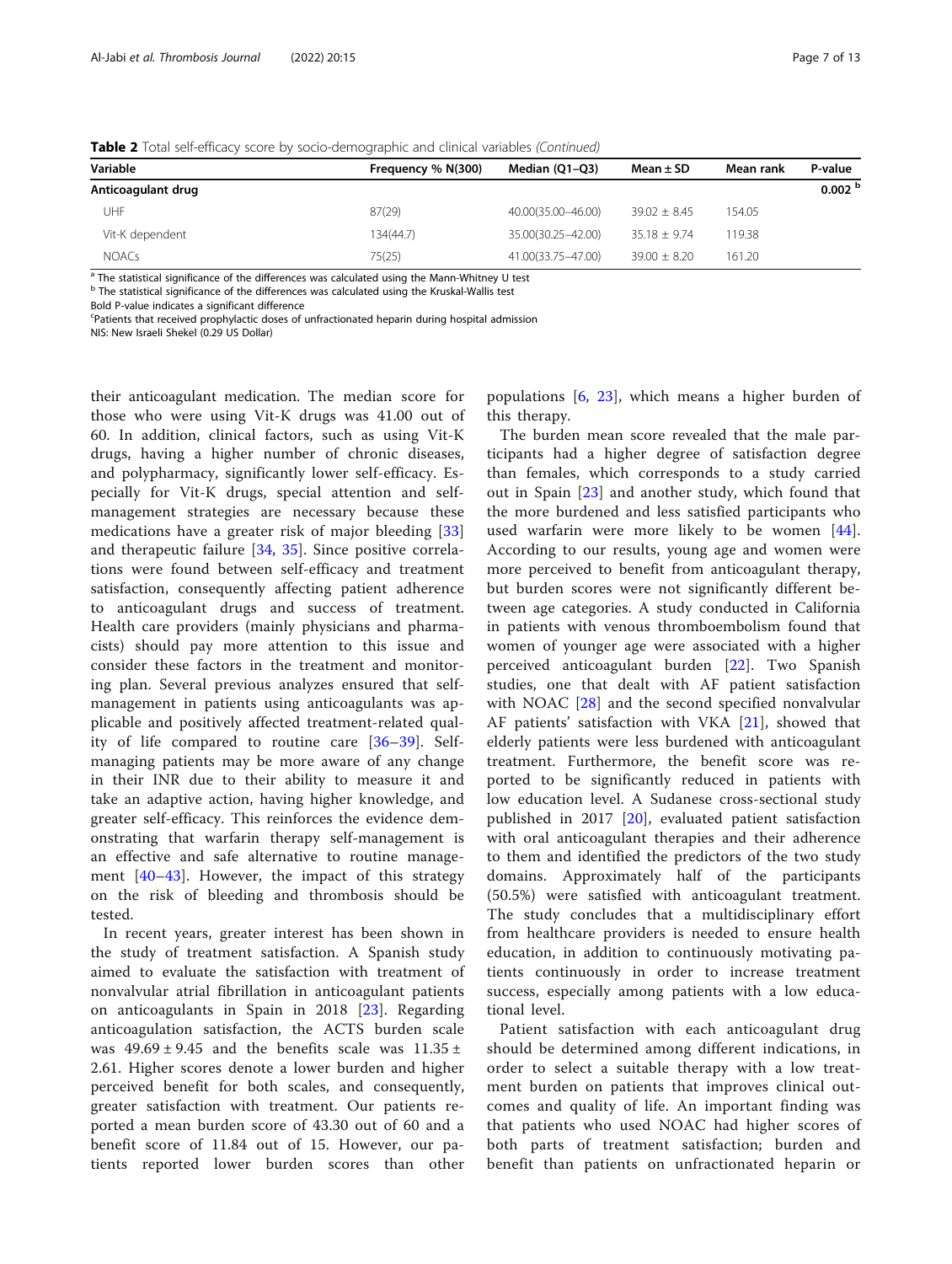| Variable                                   | Frequency % N(300) | Median (Q1-Q3)      | Mean $\pm$ SD     | Mean<br>rank | P-value              |
|--------------------------------------------|--------------------|---------------------|-------------------|--------------|----------------------|
| Age category (years)                       |                    |                     |                   |              | $0.651$ b            |
| $<$ 30                                     | 31(10.3)           | 42.00(34.00-52.00)  | $41.68 \pm 11.02$ | 141.21       |                      |
| $30 - 60$                                  | 163 (54.3)         | 43.00(37.00-51.00)  | 43.99 ± 10.77     | 154.47       |                      |
| >60                                        | 106(35.3)          | 45.00(36.00-50.00)  | $42.73 \pm 91.78$ | 147.11       |                      |
| Gender                                     |                    |                     |                   |              | $0.006$ <sup>a</sup> |
| Male                                       | 115 (38.3)         | 46.00(38.00-52.00)  | $45.01 \pm 9.88$  | 168.03       |                      |
| Female                                     | 185 (61.7)         | 42.00(35.00-49.00)  | $42.25 \pm 10.68$ | 139.60       |                      |
| <b>BMI</b> <sup>a</sup>                    |                    |                     |                   |              | $0.702$ b            |
| Normal                                     | 65 (21.7)          | 42.00(35.00-50.00)  | $42.89 \pm 9.89$  | 140.45       |                      |
| Overweight                                 | 136 (45.3)         | 44.00(36.25-51.75)  | $43.44 \pm 10.15$ | 151.19       |                      |
| Obese                                      | 93 (31.0)          | 44.00(37.00-50.50)  | $43.55 \pm 11.48$ | 147.04       |                      |
| <b>Education</b>                           |                    |                     |                   |              | $0.160$ b            |
| Illiterate                                 | 20(6.7)            | 39.00(29.25-49.50)  | $39.60 \pm 11.17$ | 118.63       |                      |
| Elementary                                 | 43 (14.3)          | 46.00(36.75-50.25)  | 43.31 $\pm$ 9.19  | 149.86       |                      |
| Primary                                    | 52 (17.3)          | 42.00(35.00-49.00)  | $41.06 \pm 10.13$ | 131.38       |                      |
| Secondary                                  | 54 (18.0)          | 45.00(38.75-54.00)  | $45.67 \pm 9.60$  | 165.19       |                      |
| University                                 | 124(41.3)          | 43.00(36.00-50.75)  | $43.80 \pm 11.25$ | 146.76       |                      |
| Income (month)                             |                    |                     |                   |              | 0.001 <sup>b</sup>   |
| Less than 2000 NIS                         | 23(7.7)            | 40.00(31.00-46.00)  | $38.60 \pm 8.74$  | 108.11       |                      |
| 2000-5000 NIS                              | 160(53.3)          | 42.00(35.00-50.00)  | $41.93 \pm 9.44$  | 136.66       |                      |
| More than 5000 NIS                         | 108(36.0)          | 45.00(40.00-53.00)  | $46.06 \pm 11.10$ | 167.91       |                      |
| locality                                   |                    |                     |                   |              | $0.123$ b            |
| Camp                                       | 36(12.0)           | 41.00(35.00-48.50)  | $41.47 \pm 8.55$  | 131.01       |                      |
| Rural                                      | 85(28.3)           | 40.00(34.00-50.00)  | $41.83 \pm 11.09$ | 136.84       |                      |
| Urban                                      | 172(57.3)          | 44.00(37.25-51.00)  | $49.17 \pm 10.13$ | 155.37       |                      |
| <b>Marital status</b>                      |                    |                     |                   |              | $0.005^{\text{a}}$   |
| Married                                    | 229(76.3)          | 44.00(37.00-51.00)  | $44.29 \pm 10.26$ |              |                      |
| Unmarried (single, divorced, widowed)      | 67(22.3)           | 41.00(31.00-49.00)  | $39.86 \pm 10.32$ |              |                      |
| <b>Employment status</b>                   |                    |                     |                   |              | $0.114$ <sup>a</sup> |
| Employed                                   | 194(64.7)          | 42.00(35.75-50.25)  | $44.76 \pm 11.55$ | 158.40       |                      |
| Unemployed                                 | 100(33.3)          | 45.00(36.25-52.00)  | $42.61 \pm 9.88$  | 141.88       |                      |
| Chronic co-morbid disease                  |                    |                     |                   |              | $0.696$ b            |
| No co-morbid disease                       | 42 (14.0)          | 44.00(38.00-52.00)  | $44.24 \pm 8.25$  | 156.31       |                      |
| One disease                                | 44(14.7)           | 45.00(35.00-53.00)  | $44.67 \pm 11.45$ | 156.79       |                      |
| Two diseases                               | 63(21.0)           | 42.00(36.00-51.00)  | $42.35 \pm 9.26$  | 141.24       |                      |
| Three diseases or more                     | 146(48.7)          | 44.00(36.00-50.00)  | $43.41 \pm 11.05$ | 144.93       |                      |
| Indications for anticoagulant              |                    |                     |                   |              | $0.366$ b            |
| Atrial fibrillation                        | 63 (21.0)          | 43.00 (37.00-50.00) | $42.54 \pm 8.60$  | 145.65       |                      |
| Deep vein thrombosis or Pulmonary embolism | 29(9.7)            | 41.00 (34.00-46.50) | $41.00 \pm 8.41$  | 126.03       |                      |
| Prophylaxis <sup>c</sup>                   | 72 (24.0)          | 44.00 (37.00-52.00) | $43.57 \pm 10.16$ | 154.79       |                      |
| Other indications                          | 136(45.3)          | 45.00 (36.00-51.00) | $44.01 \pm 11.71$ | 155.69       |                      |
| <b>Chronic medications</b>                 |                    |                     |                   |              | $0.932$ <sup>a</sup> |
| $\leq$ 4                                   | 176(58.7)          | 43.00(36.00-51.00)  | $43.43 \pm 11.05$ | 150.86       |                      |

# <span id="page-7-0"></span>Table 3 Total burden scores by socio-demographic and clinical variables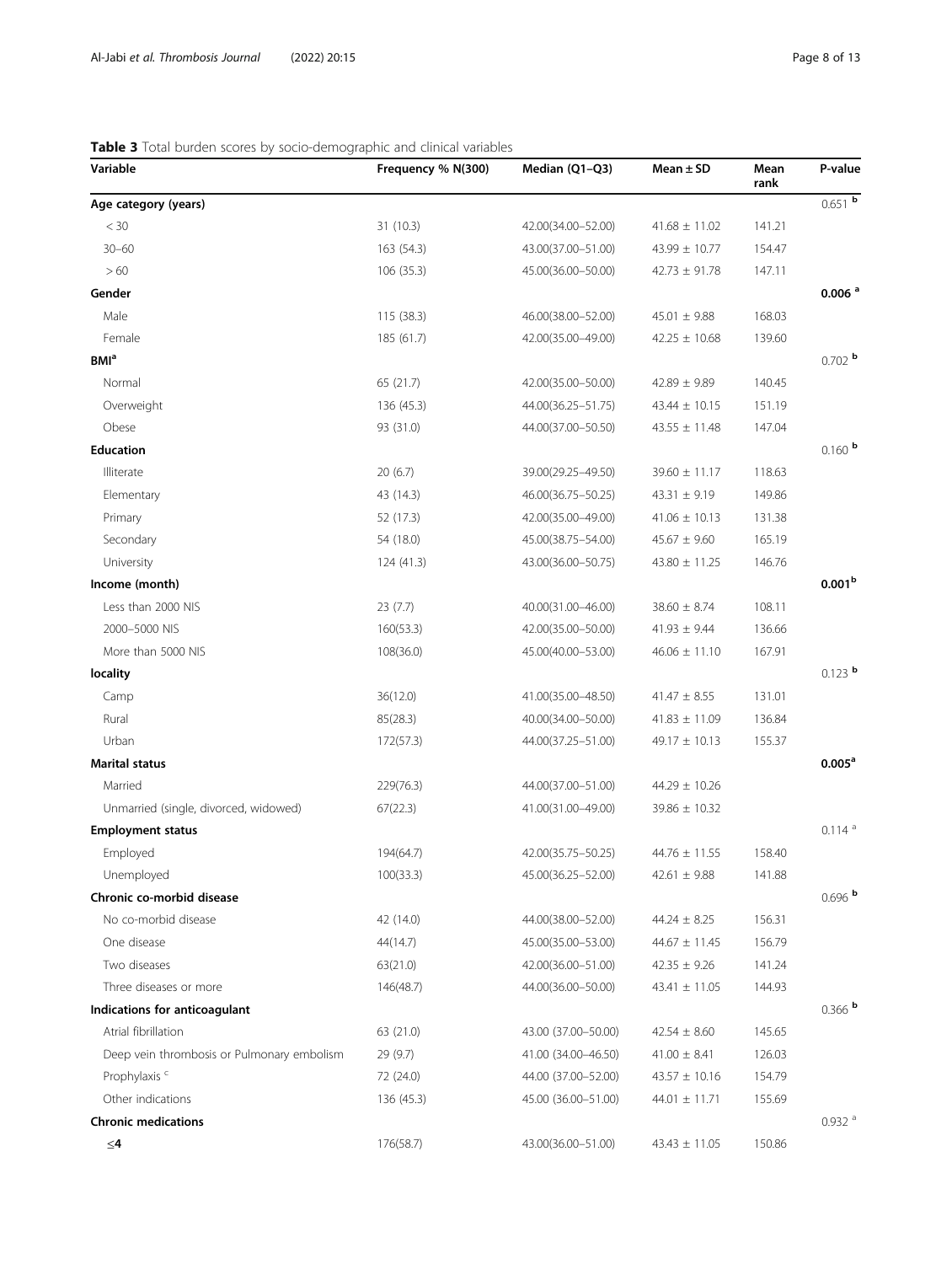|  | Table 3 Total burden scores by socio-demographic and clinical variables (Continued) |
|--|-------------------------------------------------------------------------------------|

| Variable           | Frequency % N(300) | Median (Q1-Q3)        | Mean $\pm$ SD     | Mean<br>rank | P-value   |
|--------------------|--------------------|-----------------------|-------------------|--------------|-----------|
| >4                 | 124(41.3)          | 43.00 (36.00-50.00)   | $43.14 + 9.57$    | 149.99       |           |
| Anticoagulant drug |                    |                       |                   |              |           |
| UHF                | 87(29)             | 42.00(35.00-51.00)    | $42.75 + 9.63$    | 143.83       | $0.596$ b |
| Vit-K dependent    | 134(44.7)          | 43.00 (36.00-51.00)   | $41.65 + 11.06$   | 143.90       |           |
| <b>NOACs</b>       | 75(25)             | 44.00 (36.75 - 57.00) | $44.12 \pm 11.43$ | 154.06       |           |

<sup>a</sup> The statistical significance of differences was calculated using the Mann-Whitney U test

b The statistical significance of the differences was calculated using the Kruskal-Wallis test

Bold P-value indicates a significant difference

Patients that received prophylactic doses of unfractionated heparin during hospital admission

NIS: New Israeli Shekel (0.29 US Dollar)

vitamin k-dependent anticoagulants. However, the significant differences were only for benefit ( $p <$ 0.001) score only. A substudy of a multicenter research (SAKURA AF registry) aimed to compare the satisfaction of NOAC users and warfarin users in patients with AF using the ACTS scale [\[26](#page-11-0)]. The burden scores were significantly higher  $(54.5 \pm 6.3 \text{ versus}$  $52.7 \pm 6.9$ ,  $P < 0.0001$ ) among NOAC users than among warfarin users, but the baseline benefit scores among NOAC users tended to be lower  $(9.8 \pm 3.1)$ versus  $10.1 \pm 3.2$ ,  $P = 0.0513$ ), which is contrary to our results. The reduced burden of NOACs and constant patient education about the benefit of stroke prophylaxis will lead to greater adherence of patients to their treatment plan and therefore have a positive effect on clinical outcomes. SAFARI, a French observational study published in 2016 [[24\]](#page-11-0), aimed to investigate patient-reported satisfaction with treatment with rivaroxaban to prevent stroke in patients with AF. A total of 405 nonvalvular atrial fibrillation patients who had been previously treated with warfarin switched to rivaroxaban. Patient satisfaction improved after 3 months and persisted for 6 months. The same observation was found in a Japanese study AGAIN [[10\]](#page-11-0) and others [[18](#page-11-0), [25](#page-11-0)]. The AGAIN study showed an improvement in treatment satisfaction after switching from warfarin to apixaban in patients with nonvalvular AF (NVAF) after switching from warfarin to apixaban from warfarin. Furthermore, the effect of NOAC therapy in improving treatment satisfaction compared to other anticoagulants was found in the treatment of patients with acute symptomatic DVT and PE [[17](#page-11-0), [27\]](#page-11-0). According to the indications, patients who received prophylactic doses of enoxaparin during hospital admission had higher benefit scores, indicating higher treatment satisfaction. This could be explained by the ease of administration, as the prophylactic dose may have been

administered by a nurse, this would be different from patients undergoing self-administration.

Increasing patient satisfaction is a role that healthcare providers should be carried out through educating patients about the use of medications, their importance, side effects, and other drug-related factors. Educating the anticoagulated patient is often neglected because it is time-consuming, but pharmacists can play an essential role in this education strategy [\[45](#page-12-0)]; pharmacists (according to the National Patient Safety Agency) are in a prime position to provide good counseling about the anticoagulant and disease status  $[46]$ , since patients forget 40–80% of the information that their doctors give them by their physicians [\[45\]](#page-12-0).

#### Strengths and limitations

To our knowledge, this study was one of the first to investigate the relationship between self-efficacy and treatment satisfaction among patients using anticoagulants in Palestine. On the other hand, this study has a number of limitations. First, this is a cross-sectional study; therefore, it is difficult to prove causal relationships between the scales that have been used and their associated factors. Second, this study did not explore other potential factors that may affect self-care/self-efficacy, such as the duration of the disease, smoking status, economic status (as NOACs were not covered by health insurance), INR monitoring practice, and duration of anticoagulation use. Third, the interviewer's bias in the results may have been introduced, since the data was collected via a faceto-face interview. Although the study included patients with different anticoagulant medications, bias related to the dosage form of the medication used (oral, intravenous, or subcutaneous) may be introduced as the nature of administration is different and its use is likely to be restricted to a distinct patient subset. Furthermore, there is a potential bias related to the indications since these relate to different patients, as for age, sex, and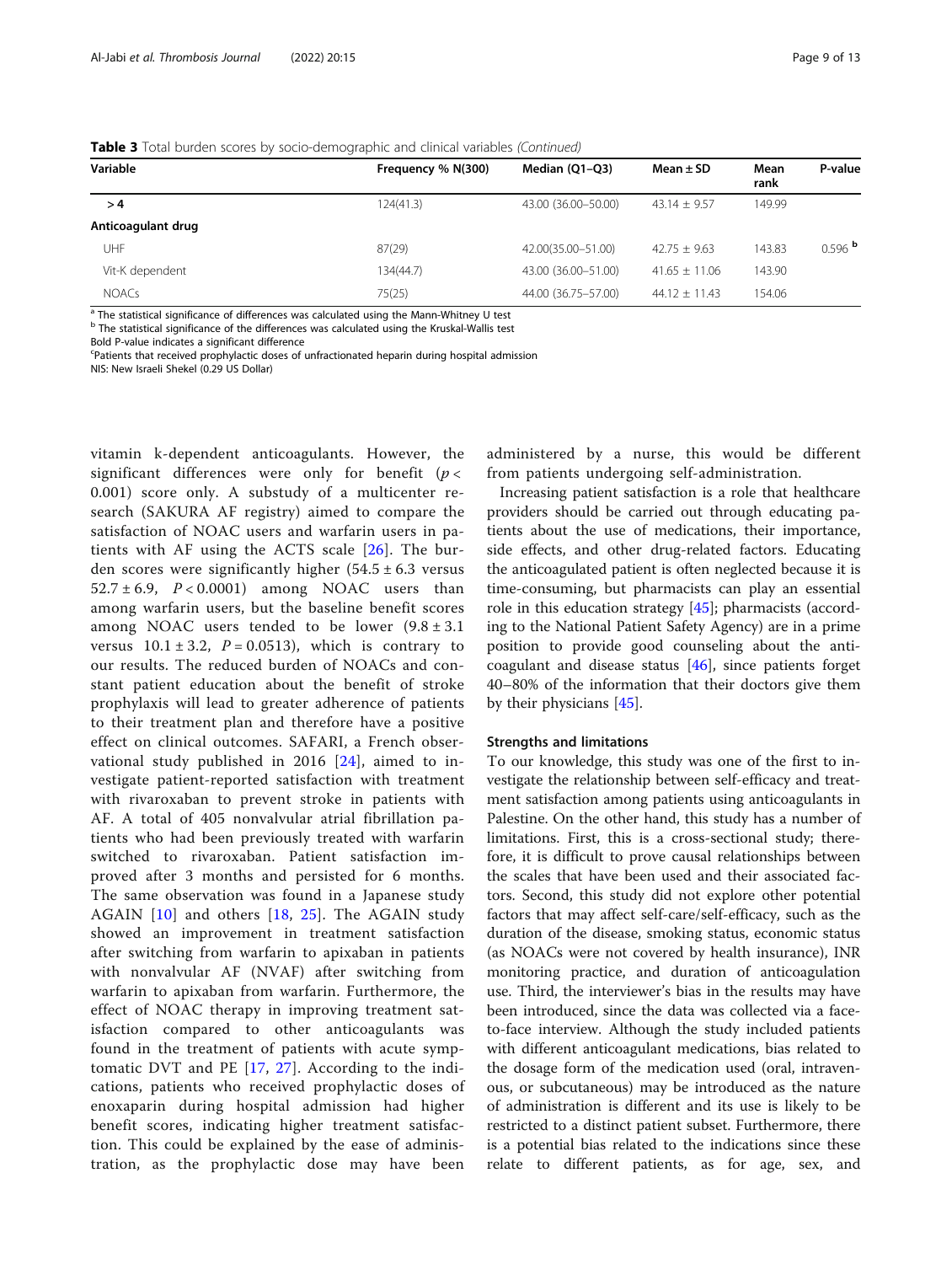# <span id="page-9-0"></span>Table 4 Benefits total by score sociodemographic and clinical variables

| Variable                                   | Frequency % N(300) | Median (Q1-Q3)       | $Mean \pm SD$    | Mean rank | $P$ value              |
|--------------------------------------------|--------------------|----------------------|------------------|-----------|------------------------|
| Age category (years)                       |                    |                      |                  |           | $< 0.001$ b            |
| $<$ 30                                     | 31 (10.3)          | 15.00(14.00-15.00)   | $14.55 \pm 0.89$ | 255.40    |                        |
| $30 - 60$                                  | 163 (54.3)         | 12.00(11.00-14.00)   | $12.08 \pm 1.97$ | 159.84    |                        |
| >60                                        | 106 (35.3)         | 11.00(9.00-12.00)    | $10.69 \pm 1.93$ | 105.45    |                        |
| Gender                                     |                    |                      |                  |           | 0.015 <sup>a</sup>     |
| Male                                       | 115(38.3)          | 12.00(10.00-12.00)   | $11.47 \pm 1.98$ | 133.34    |                        |
| Female                                     | 185 (61.7)         | 12.00(11.00-14.00)   | $12.07 \pm 2.26$ | 159.92    |                        |
| <b>BMI</b> <sup>a</sup>                    |                    |                      |                  |           | 0.003 <sup>b</sup>     |
| Normal                                     | 65 (21.7)          | 12.00(11.00-15.00)   | $12.63 \pm 2.08$ | 178.75    |                        |
| Overweight                                 | 136 (45.3)         | 12.00(10.00-13.00)   | $11.57 \pm 2.30$ | 139.13    |                        |
| Obese                                      | 93 (31.0)          | 12.00(10.00-13.00)   | $11.58 \pm 1.94$ | 137.90    |                        |
| <b>Education</b>                           |                    |                      |                  |           | $< 0.001$ b            |
| Illiterate                                 | 20(6.7)            | $9.50(9.00 - 11.00)$ | $10.05 \pm 1.57$ | 75.45     |                        |
| Elementary                                 | 43 (14.3)          | 11.00(9.00-12.00)    | $10.76 \pm 1.76$ | 101.92    |                        |
| Primary                                    | 52 (17.3)          | 12.00(10.00-13.00)   | $11.73 \pm 2.15$ | 145.35    |                        |
| Secondary                                  | 54 (18.0)          | 12.00(11.00-14.00)   | $12.19 \pm 2.13$ | 159.62    |                        |
| University                                 | 124(41.3)          | 12.00(11.00-15.00)   | $12.38 \pm 2.15$ | 166.65    |                        |
| Income (month)                             |                    |                      |                  |           | $0.641$ b              |
| Less than 2000 NIS                         | 23 (7.7)           | 12.00(11.00-15.00)   | $12.17 \pm 2.61$ | 160.98    |                        |
| 2000-5000 NIS                              | 160(53.3)          | 12.00(11.00-14.00)   | $11.82 \pm 2.20$ | 145.83    |                        |
| More than 5000 NIS                         | 108(36.0)          | 12.00(10.00-13.00)   | $11.75 \pm 2.09$ | 143.06    |                        |
| locality                                   |                    |                      |                  |           | $0.258$ b              |
| Camp                                       | 36 (12.0)          | 12.00(11.00-14.75)   | $12.25 \pm 2.08$ | 161.86    |                        |
| Rural                                      | 85(28.3)           | 12.00(11.00-15.00)   | $12.02 \pm 2.30$ | 153.71    |                        |
| Urban                                      | 172(57.3)          | 12.00(10.00-13.00)   | $11.66 \pm 2.14$ | 140.58    |                        |
| <b>Marital status</b>                      |                    |                      |                  |           | 0.003 <sup>b</sup>     |
| Married                                    | 229(76.3)          | 12.00(11.00-14.00)   | $12.01 \pm 2.14$ | 127.51    |                        |
| Unmarried (single, divorced, widowed)      | 67(22.3)           | 11.00(10.00-13.00)   | $11.37 \pm 2.14$ | 154.64    |                        |
| <b>Employment status</b>                   |                    |                      |                  |           | $0.188$ <sup>a</sup>   |
| Employed                                   | 194(64.7)          | 12.00(10.00-13.25)   | $12.10 \pm 1.80$ | 156.46    |                        |
| Unemployed                                 | 100(33.3)          | 12.00(11.00-14.00)   | $11.73 \pm 2.32$ | 142.88    |                        |
| Chronic co-morbid disease                  |                    |                      |                  |           | $0.018^{b}$            |
| No co-morbid disease                       | 42 (14.0)          | 14.00(12.00-15.00)   | $12.14 \pm 1.96$ | 216.07    |                        |
| One disease                                | 44(14.7)           | 12.00(10.00-14.00)   | $11.99 \pm 2.10$ | 152.50    |                        |
| Two diseases                               | 63(21.0)           | 12.00(10.00-14.00)   | $12.05 \pm 2.06$ | 154.00    |                        |
| Three diseases or more                     | 146(48.7)          | 11.00(10.00-12.00)   | $11.20 \pm 2.05$ | 123.50    |                        |
| Indications for anticoagulant              |                    |                      |                  |           | $<$ 0.001 $^{\rm b}$   |
| Atrial fibrillation                        | 63 (21.0)          | 11.00 (9.00-12.00)   | $10.84 \pm 1.90$ | 112.70    |                        |
| Deep vein thrombosis or Pulmonary embolism | 29 (9.7)           | 12.00 (10.50-15.00)  | $12.31 \pm 2.58$ | 167.93    |                        |
| Prophylaxis <sup>c</sup>                   | 72 (24.0)          | 13.00 (12.00-15.00)  | $13.11 \pm 1.87$ | 203.99    |                        |
| Other indications                          | 136 (45.3)         | 11.00 (10.00-12.75)  | $11.53 \pm 2.03$ | 135.98    |                        |
| <b>Chronic medications</b>                 |                    |                      |                  |           | $< 0.001$ <sup>a</sup> |
| $\leq 4$                                   | 176(58.7)          | 12.00(11.00-15.00)   | $12.25 \pm 2.23$ | 167.30    |                        |
| >4                                         | 124(41.3)          | 11.00(10.00-12.00)   | $11.26 \pm 1.96$ | 126.65    |                        |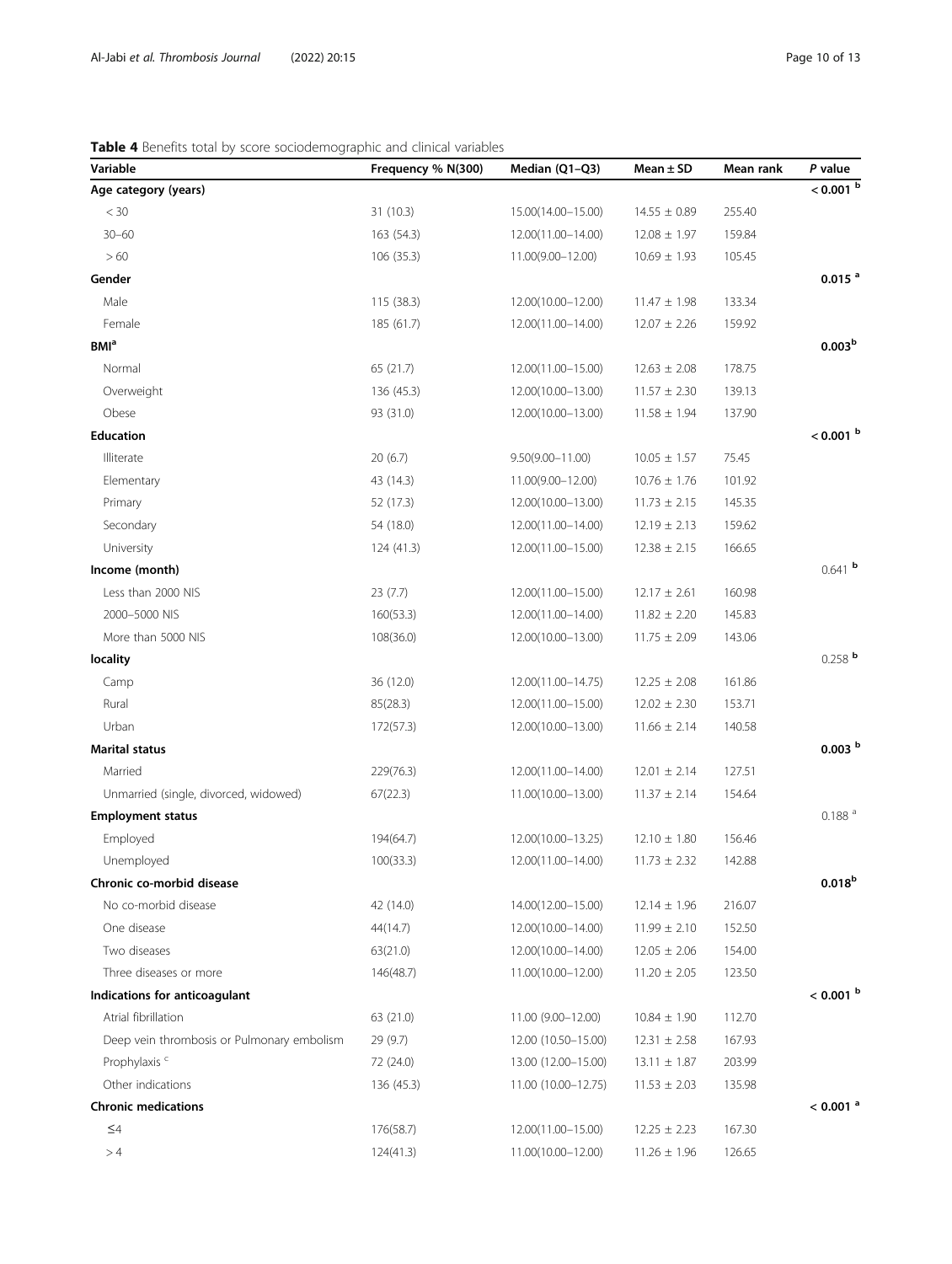|                    | $\tilde{\phantom{a}}$ |                    |                  |           |                        |
|--------------------|-----------------------|--------------------|------------------|-----------|------------------------|
| Variable           | Frequency % N(300)    | Median (Q1-Q3)     | Mean $\pm$ SD    | Mean rank | P value                |
| Anticoagulant drug |                       |                    |                  |           | $< 0.001$ <sup>a</sup> |
| JHF                | 87(29)                | 11.00(10.00-12.00) | $11.04 \pm 1.74$ | 113.63    |                        |
| Vit-K dependent    | 134(44.7)             | 11.50(10.00-13.00) | $11.52 \pm 2.22$ | 135.54    |                        |
| <b>NOACs</b>       | 75(25)                | 13.00(12.00-15.00) | $13.07 \pm 1.89$ | 198.53    |                        |

<span id="page-10-0"></span>Table 4 Benefits total by score sociodemographic and clinical variables (Continued)

<sup>a</sup> The statistical significance of the differences was calculated using the Mann-Whitney U test

b The statistical significance of the differences was calculated using the Kruskal-Wallis test

Bold P-value indicates significant differences.<sup>c</sup> Patients that received prophylactic doses of unfractionated heparin during hospital admission NIS: New Israeli Shekel (0.29 US Dollar)

comorbidity. Finally, the sample size and the use of a single center to recruit patients are considered limiting factors in this study.

# Conclusions

We found a relationship between patients' self-efficacy on anticoagulant drugs and treatment satisfaction. This correlation is expressed by the low correlation coefficient. A notable finding is that there is a higher degree of self-efficacy and treatment satisfaction among patients using NOACs than among those who use UFH/VKAs. Furthermore, certain factors were found to be significantly associated with self-efficacy and treatment satisfaction. These factors should be considered when creating a treatment plan.

The study's findings have certain implications for future practice, including the following; we advocate policymakers and healthcare providers to make the necessary changes to improve healthcare services and facilities for all patients, especially outside the cities. In addition, we recommend conducting specialized therapy and training sessions on anticoagulant therapy. Patients should be motivated to increase their knowledge of anticoagulant therapy, which can be achieved through customized health promotions and counseling programs and tailored health promotions. Healthcare providers should play an active role in educating patients, increasing their self-esteem, and awareness about anticoagulant drugs. Importantly, this study was an explanatory one,

Table 5 Correlation coefficient between Treatment Satisfaction and Self-Efficacy

| <b>Satisfaction Domain</b>  | Spearman's Rho          | Self-Efficacy |
|-----------------------------|-------------------------|---------------|
| <b>Burdens</b>              | Correlation coefficient | 0.325         |
|                             | Significance (2-tailed) | < 0.001       |
| <b>Benefits</b>             | Correlation coefficient | 0171          |
|                             | Significance (2-tailed) | 0.003         |
| <b>Overall satisfaction</b> | Correlation coefficient | 0.345         |
|                             | Significance (2-tailed) | < 0.001       |

and it includes a low proportion of patients with venous thromboembolism. This encourages future research on a large scale of patients, considering the indications of anticoagulant therapy.

#### Abbreviations

ACTS: Anti-Clot Treatment Scale; AF: Atrial Fibrillation; BMI: Body Mass Index; CVD: Cardiovascular Disease; DVT: Deep Vein Thrombosis; HF: Heart Failure; IHD: Ischemic Heart Disease; IRB: Institutional Review Boards; NIS: New Israeli Shekel; NOACS: New Oral Anticoagulants; PE: Pulmonary Embolism; PRO: Patient Reported Outcome; SES6C: Self-Efficacy for Managing Chronic Disease 6-Item Scale; SPSS: Statistical package for Social sciences; UFH: Unfractionated Heparin; VKAs: Vitamin K Antagonists

#### Acknowledgments

Not applicable.

#### Authors' contributions

AAD conducted the literature search, data collection, and analysis and drafted the manuscript. AAK, AA, RA, and MK discussed the findings and provided input and a critical review to all parts of the investigation. SWA and SHZ extensively reviewed the literature, developed the study idea and objectives, designed the methods, and took the lead in data analysis and interpretation. Then, all the authors read and agreed on the final version.

#### Funding

No funding was received for this study.

#### Availability of data and materials

All data used in this study are available from the corresponding author upon request.

# Declarations

#### Ethics approval and consent to participate

All aspects of the study protocol, including access to and use of patient clinical information, were approved by the Institutional Review Board (IRB) of An-Najah National University and local health authorities prior to the initiation of this study. In addition, a verbal consent form was obtained from each patient. The IRB of An-Najah National University approved only verbal consent. Because we did not collect any identifying information during the interview and our study did not pose a major risk to participants, our ethics committee waived the requirement for written consent. The authors confirmed that all methods were performed in accordance with the relevant guidelines and regulations.

#### Consent for publication

Not applicable.

#### Competing interests

The authors declare that they have no competing interests.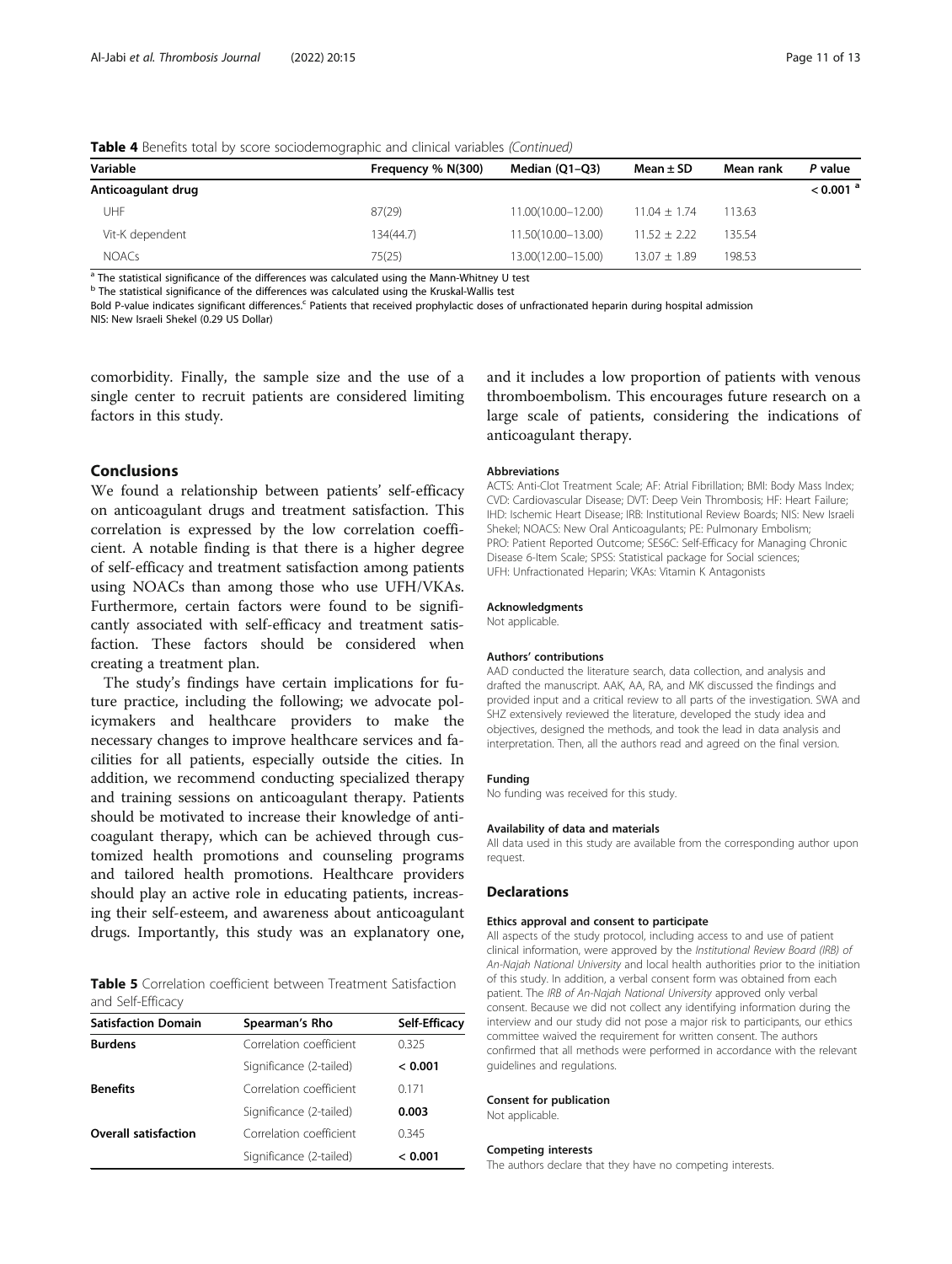## <span id="page-11-0"></span>Author details

<sup>1</sup>Department of Clinical and Community Pharmacy, College of Medicine and Health Sciences, An-Najah National University, Nablus 44839, Palestine. <sup>2</sup> Division of Clinical Pharmacy, Department of Hematology and Oncology, An-Najah National University Hospital, Nablus 44839, Palestine. <sup>3</sup>Faculty of Pharmacy, Al-Quds University, Abu Deis, Jerusalem 51000, Palestine. 4 Department of Biomedical Sciences, Faculty of Medicine and Health Sciences, An-Najah National University, Nablus 44839, Palestine. <sup>5</sup>Department of Pathology, An-Najah National University Hospital, Nablus 44839, Palestine. <sup>6</sup>Department of Medicine, College of Medicine and Health Sciences, An-Najah National University, Nablus 44839, Palestine. <sup>7</sup>Department of Hematology and Oncology, An-Najah National University Hospital, Nablus 44839, Palestine. <sup>8</sup>Poison Control and Drug Information Center (PCDIC), College of Medicine and Health Sciences, An-Najah National University, Nablus 44839, Palestine. <sup>9</sup>Clinical Research Center, An-Najah National University Hospital, Nablus 44839, Palestine.

# Received: 17 December 2021 Accepted: 23 March 2022 Published online: 04 April 2022

#### References

- Samsa G, Matchar DB, Dolor RJ, Wiklund I, Hedner E, Wygant G, et al. A new instrument for measuring anticoagulation-related quality of life: development and preliminary validation. Health Qual Life Outcomes. 2004; 2(1):22. [https://doi.org/10.1186/1477-7525-2-22.](https://doi.org/10.1186/1477-7525-2-22)
- 2. Wei Y, Xu J, Wu H, Zhou G, Chen S, Wang C, et al. Survey of antithrombotic treatment in rural patients (>60 years) with atrial fibrillation in East China. Sci Rep. 2018;8(1):6830. [https://doi.org/10.1038/s41598-018-24878-y.](https://doi.org/10.1038/s41598-018-24878-y)
- 3. Prins MH, Marrel A, Carita P, Anderson D, Bousser MG, Crijns H, et al. Multinational development of a questionnaire assessing patient satisfaction with anticoagulant treatment: the 'Perception of anticoagulant treatment Questionnaire' (PACT-Q). Health Qual Life Outcomes. 2009;7(1):9. [https://doi.](https://doi.org/10.1186/1477-7525-7-9) [org/10.1186/1477-7525-7-9](https://doi.org/10.1186/1477-7525-7-9).
- 4. Cohen AT, Maraveyas A, Beyer-Westendorf J, Lee AYY, Mantovani LG, Bach M, et al. COSIMO - patients with active cancer changing to rivaroxaban for the treatment and prevention of recurrent venous thromboembolism: a non-interventional study. Thromb J. 2018;16(1):21. [https://doi.org/10.1186/](https://doi.org/10.1186/s12959-018-0176-2) [s12959-018-0176-2.](https://doi.org/10.1186/s12959-018-0176-2)
- 5. Lip GY, Skjoth F, Rasmussen LH, Larsen TB. Oral anticoagulation, aspirin, or no therapy in patients with nonvalvular AF with 0 or 1 stroke risk factor based on the CHA2DS2-VASc score. J Am Coll Cardiol. 2015;65(14):1385–94. [https://doi.org/10.1016/j.jacc.2015.01.044.](https://doi.org/10.1016/j.jacc.2015.01.044)
- 6. Shilbayeh SAR, Ibrahim AA. The anti-clot treatment scale (ACTS): validation of the translated Arabic version among patients undergoing warfarin therapy in Saudi Arabia. Health Qual Life Outcomes. 2020;18(1):215. [https://](https://doi.org/10.1186/s12955-020-01471-4) [doi.org/10.1186/s12955-020-01471-4.](https://doi.org/10.1186/s12955-020-01471-4)
- 7. Lutsey PL, Horvath KJ, Fullam L, Moll S, Rooney MR, Cushman M, et al. Anticoagulant preferences and concerns among venous thromboembolism patients. Thromb Haemost. 2018;118(3):553–61. [https://doi.org/10.1055/s-003](https://doi.org/10.1055/s-0038-1625985) [8-1625985](https://doi.org/10.1055/s-0038-1625985).
- 8. Benzimra M, Bonnamour B, Duracinsky M, Lalanne C, Aubert JP, Chassany O, et al. Real-life experience of quality of life, treatment satisfaction, and adherence in patients receiving oral anticoagulants for atrial fibrillation. Patient Prefer Adherence. 2018;12:79–87. [https://doi.org/10.2147/PPA.S1311](https://doi.org/10.2147/PPA.S131158) [58.](https://doi.org/10.2147/PPA.S131158)
- 9. Barbosa CD, Balp MM, Kulich K, Germain N, Rofail D. A literature review to explore the link between treatment satisfaction and adherence, compliance, and persistence. Patient Prefer Adherence. 2012;6:39–48. [https://doi.org/1](https://doi.org/10.2147/PPA.S24752) [0.2147/PPA.S24752](https://doi.org/10.2147/PPA.S24752).
- 10. Koretsune Y, Ikeda T, Kozuma K, Hirano T, Yasaka M, Kida M, et al. Patient satisfaction after switching from warfarin to apixaban in patients with nonvalvular atrial fibrillation: AGAIN study. Patient Prefer Adherence. 2017; 11:1987–96. [https://doi.org/10.2147/PPA.S152579.](https://doi.org/10.2147/PPA.S152579)
- 11. Kadden RM, Litt MD. The role of self-efficacy in the treatment of substance use disorders. Addict Behav. 2011;36(12):1120–6. [https://doi.org/10.1016/j.a](https://doi.org/10.1016/j.addbeh.2011.07.032) [ddbeh.2011.07.032.](https://doi.org/10.1016/j.addbeh.2011.07.032)
- 12. Brady TJ, Murphy L, O'Colmain BJ, Beauchesne D, Daniels B, Greenberg M, et al. A meta-analysis of health status, health behaviors, and health care utilization outcomes of the chronic disease self-management program. Prev Chronic Dis. 2013;10:120112. <https://doi.org/10.5888/pcd10.120112>.
- 13. Schwarzer R. Self-efficacy: thought control of action: Taylor & Francis; 2014. <https://doi.org/10.4324/9781315800820>.
- 14. Freund T, Gensichen J, Goetz K, Szecsenyi J, Mahler C. Evaluating selfefficacy for managing chronic disease: psychometric properties of the sixitem self-efficacy scale in Germany. J Eval Clin Pract. 2013;19(1):39–43. <https://doi.org/10.1111/j.1365-2753.2011.01764.x>.
- 15. Xiao X, Wang J, Gu Y, Cai Y, Ma L. Effect of community based practice of Baduanjin on self-efficacy of adults with cardiovascular diseases. PLoS One. 2018;13(7):e0200246. <https://doi.org/10.1371/journal.pone.0200246>.
- 16. Veitch AM, Vanbiervliet G, Gershlick AH, Boustiere C, Baglin TP, Smith LA, et al. Endoscopy in patients on antiplatelet or anticoagulant therapy, including direct oral anticoagulants: British Society of Gastroenterology (BSG) and European Society of Gastrointestinal Endoscopy (ESGE) guidelines. Gut. 2016;65(3):374–89. [https://doi.org/10.1136/gutjnl-2015-31111](https://doi.org/10.1136/gutjnl-2015-311110)  $\Omega$
- 17. Bamber L, Wang MY, Prins MH, Ciniglio C, Bauersachs R, Lensing AW, et al. Patient-reported treatment satisfaction with oral rivaroxaban versus standard therapy in the treatment of acute symptomatic deep-vein thrombosis. Thromb Haemost. 2013;110(4):732–41. [https://doi.org/10.1160/](https://doi.org/10.1160/TH13-03-0243) [TH13-03-0243.](https://doi.org/10.1160/TH13-03-0243)
- 18. Coleman CI, Haas S, Turpie AG, Kuhls S, Hess S, Evers T, et al. Impact of switching from a vitamin K antagonist to rivaroxaban on satisfaction with anticoagulation therapy: the XANTUS-ACTS substudy. Clin Cardiol. 2016; 39(10):565–9. <https://doi.org/10.1002/clc.22565>.
- 19. Contreras Muruaga MDM, Vivancos J, Reig G, Gonzalez A, Cardona P, Ramirez-Moreno JM, et al. Aladin study Investigators: satisfaction, quality of life and perception of patients regarding burdens and benefits of vitamin K antagonists compared with direct oral anticoagulants in patients with nonvalvular atrial fibrillation. J Comp Eff Res. 2017;6(4):303–12. [https://doi.](https://doi.org/10.2217/cer-2016-0078) [org/10.2217/cer-2016-0078](https://doi.org/10.2217/cer-2016-0078).
- 20. Eltayeb TYM, Mohamed MS, Elbur AI, Elsayed ASA. Satisfaction with and adherence to warfarin treatment: a cross-sectional study among Sudanese patients. J Saudi Heart Assoc. 2017;29(3):169–75. [https://doi.org/10.1016/j.](https://doi.org/10.1016/j.jsha.2016.10.007) [jsha.2016.10.007](https://doi.org/10.1016/j.jsha.2016.10.007).
- 21. Escobar C, Barrios V, Prieto L, Lobos JM, Polo J, Vargas D. Perception of patients regarding burdens and benefits of vitamin K antagonists among patients with Nonvalvular atrial fibrillation. Cardiovasc Hematol Agents Med Chem. 2018;16(2):106–13. [https://doi.org/10.2174/18715257166661](https://doi.org/10.2174/1871525716666180608075834) [80608075834](https://doi.org/10.2174/1871525716666180608075834).
- 22. Fang MC, Go AS, Prasad PA, Hsu JW, Fan D, Portugal C, et al. Anticoagulant treatment satisfaction with warfarin and direct oral anticoagulants for venous thromboembolism. J Thromb Thrombolysis. 2021;52(4):1101–9. [https://doi.org/10.1007/s11239-021-02437-z.](https://doi.org/10.1007/s11239-021-02437-z)
- 23. Fernández CS, Castilla-Guerra L, Hinojosa JC, Suriñach JM, de Bilbao FA, Tamarit JJ, et al. Satisfaction with oral anticoagulants in patients with atrial fibrillation. Patient preference and adherence. 2018;12:267–74. [https://doi.](https://doi.org/10.2147/PPA.S152109) [org/10.2147/PPA.S152109](https://doi.org/10.2147/PPA.S152109).
- 24. Hanon O, Chaussade E, Gueranger P, Gruson E, Bonan S, Gay A. Patient-Reported Treatment Satisfaction with Rivaroxaban for Stroke Prevention in Atrial Fibrillation. A French Observational Study, the SAFARI Study. PLoS One. 2016;11(12):e0166218.
- 25. Katerenchuk V, Duarte GS, Martins EPG, Fernandes RM, Ferreira JJ, Pinto FJ, et al. Satisfaction of patients with nonvitamin K anticoagulants compared to vitamin K antagonists: a systematic review and Metaanalysis. Thromb Haemost. 2021;121(3):366–82. [https://doi.org/10.1055/s-](https://doi.org/10.1055/s-0040-1716752)[0040-1716752](https://doi.org/10.1055/s-0040-1716752).
- 26. Okumura Y, Yokoyama K, Matsumoto N, Tachibana E, Kuronuma K, Oiwa K, et al. Patient satisfaction with direct Oral anticoagulants and warfarin. Int Heart J. 2018;59(6):1266–74. [https://doi.org/10.1536/ihj.17-649.](https://doi.org/10.1536/ihj.17-649)
- 27. Prins MH, Bamber L, Cano SJ, Wang MY, Erkens P, Bauersachs R, et al. Patient-reported treatment satisfaction with oral rivaroxaban versus standard therapy in the treatment of pulmonary embolism; results from the EINSTEIN PE trial. Thromb Res. 2015;135(2):281–8. [https://doi.org/10.1016/j.](https://doi.org/10.1016/j.thromres.2014.11.008) [thromres.2014.11.008.](https://doi.org/10.1016/j.thromres.2014.11.008)
- 28. Suarez Fernandez C, Castilla-Guerra L, Cantero Hinojosa J, Surinach JM, Acosta de Bilbao F, Tamarit JJ, et al. Pose a, Montero-Perez-Barquero M et al: satisfaction with oral anticoagulants in patients with atrial fibrillation. Patient Prefer Adherence. 2018;12:267–74. [https://doi.org/10.2147/PPA.S152109.](https://doi.org/10.2147/PPA.S152109)
- 29. Suarez C, Pose A, Montero-Perez-Barquero M, Roquer J, Gallego J, Rafols C, et al. en representacion del Grupo de Trabajo Comite Cientifico Estudio A: Validation of satisfaction questionnaire ACTS in outpatients with atrial